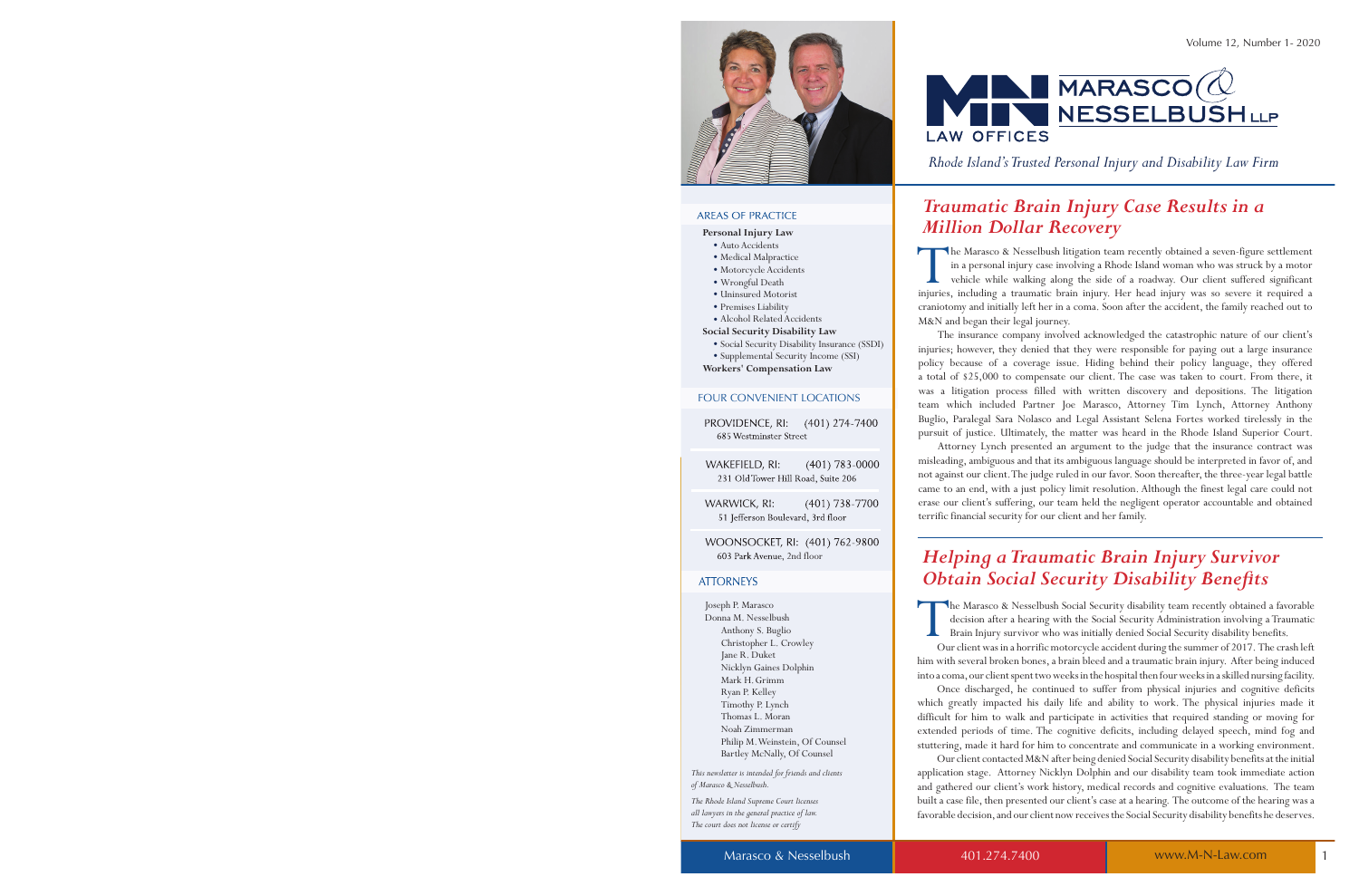# **Attorney Spotlight: Tim Lynch**



ttorney Timothy P. Lynch joined the firm in 2010 after graduating magna cum laude<br>from New England School of Law, where he served as an editor for the New England<br>Law Review. Prior to joining Marasco & Nesselbush, Attorney ttorney Timothy P. Lynch joined the firm in 2010 after graduating magna cum laude from New England School of Law, where he served as an editor for the New England Law Review. Prior to joining Marasco & Nesselbush, Attorney Lynch served as a of civil litigation.

 Attorney Lynch decided to become a lawyer so that he could advocate on behalf of victims and people that might not otherwise be able to advocate for themselves. Attorney Lynch is a member of the Rhode Island Association for Justice and the American Association for Justice. He is also a member of the Top Trial Lawyers in America Million Dollar Advocates Forum, an honor bestowed on those whose litigation skills have resulted in million-dollar recoveries.

 When not working, he enjoys spending time with his family, playing softball, cycling, traveling and supporting Boston sports teams.

## **HEATHER JENNISON** *Honored as 2019 Employee of the Year*



*(l-r) Donna Nesselbush, Heather Jennison and Joe Marasco*

Marasco & Nesselbush is proud to recognize Heather<br>Jennison as our 2019 Employee of the Year. Heather<br>Department and has been working at Marasco & Nesselbush for arasco & Nesselbush is proud to recognize Heather Jennison as our 2019 Employee of the Year. Heather Lis a Paralegal and mentor for the Personal Injury six years. When asked what she likes most about working at M&N Heather said, "The culture for the staff and clients is my favorite part."

 Heather loves spending time with her husband of almost eight years and their three small children. They enjoy the summer months when they can be out on the water here in the Ocean State. When she has some spare time, Heather enjoys playing volleyball!

## **SARAH NOLASCO** *Honored as 2019 Employee of the Quarter*



*(l-r) Donna Nesselbush, Sarah Nolasco and Joe Marasco*

**M** arasco & Nesselbush is proud to recognize Sara Nolasco as our Employee of the Quarter! Sara is a Paralegal and mentor for the personal injury team and will soon celebrate her seventh anniversary with the firm. When arasco & Nesselbush is proud to recognize Sara Nolasco as our Employee of the Quarter! Sara is a Paralegal and mentor for the personal injury team and asked what she likes most about working at M&N, Sara said, "I like how much we contribute to helping others through our charity and client service. Also, our family environment within the office is something to be admired."

 In her spare time, Sara enjoys spending time with her husband, dog Benji and cat Persia. She also enjoys traveling, exploring new places and trying new foods.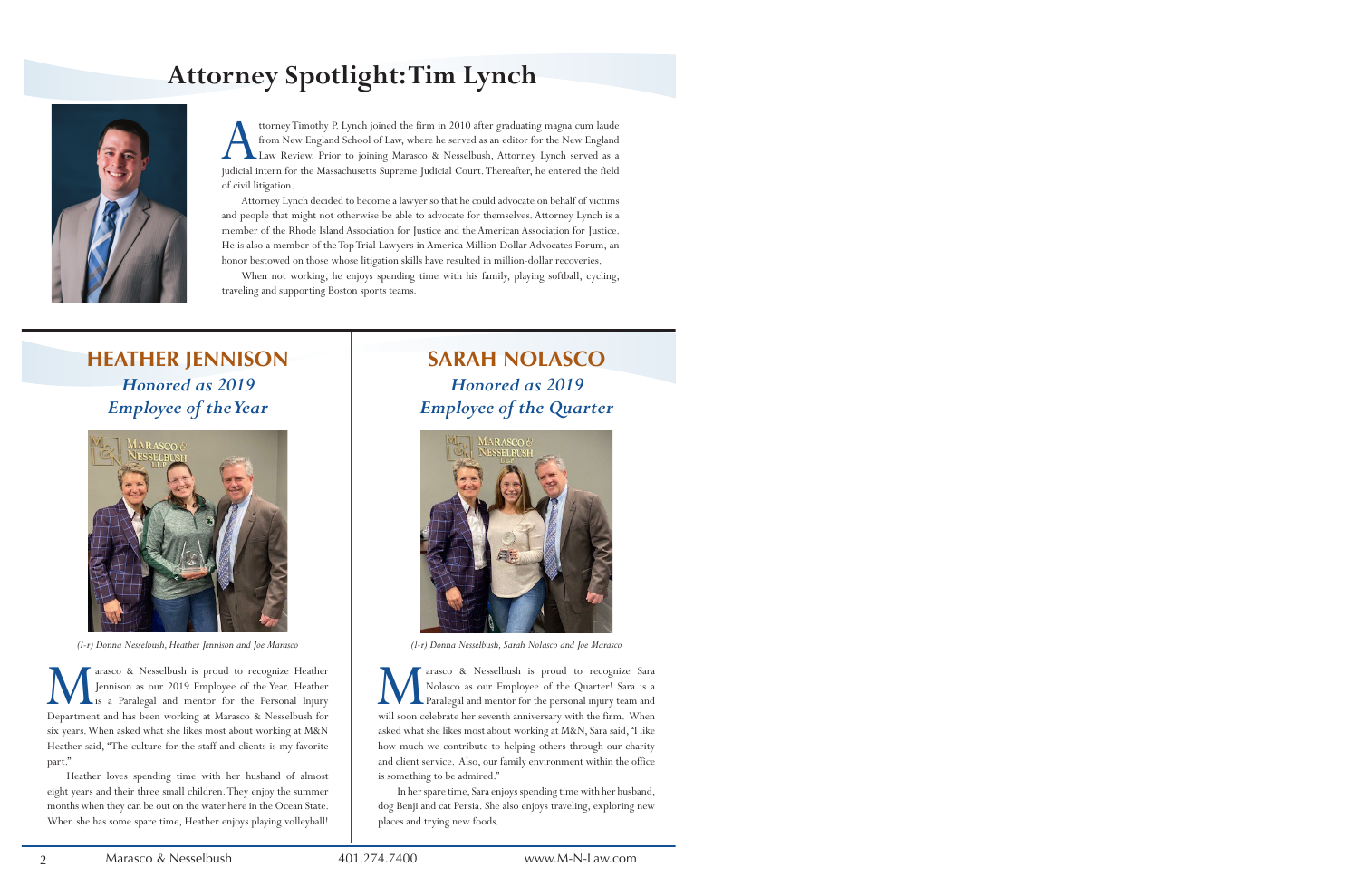## **CHARITABLE FOUNDATION SPOTLIGHT**  $\blacksquare$  MARASCO $\oslash$ **TEN NESSELBUSHLP**

#### **BRAIN INJURY ASSOCIATION OF RHODE ISLAND (BIARI)**

CHARITABLE FOUNDATION

Id you know that March is Brain Injury<br>Awareness month? A Traumatic brain<br>injury is defined as a blow or jolt to the<br>head or a penetrating head injury that disrupts the id you know that March is Brain Injury Awareness month? A Traumatic brain injury is defined as a blow or jolt to the function of the brain. A Traumatic Brain Injury can have short or long-term consequences. The Brain Injury Association of Rhode Island is dedicated to increasing awareness, providing education and enhancing the quality of life for those affected by the consequences of brain injury.

 The M&N Charitable Foundation is proud to sponsor this great Rhode Island organization. On March 27, 2020 from 8am-4pm the BIARI is hosting its 19th Annual Statewide Brain Injury Education Conference. The conference will focus on traumatic brain injuries as well as brain diseases and how they relate to brain injury. Go to www. biari.org for additional information.



No Winter lasts forever. No Spring skips its turn. April is a promise that May is bound to keep, and we know it.

*~ Hal Borland, author, Sundial of the Seasons*

## RECENT SETTLEMENTS

## *Millions Recovered. Thousands of Lives Changed.*

W e pride ourselves on providing exceptional client service while obtaining extraordinary legal results for our clients. The following are recent results achieved by the Marasco & Nesselbush team.

## \$3,000,000

Settlement for a victim of medical negligence

### \$2,000,000

Recovery on behalf of the family of a patient who met his demise due to negligent administration and monitoring of anesthesia during a "routine procedure"

## \$1,500,000

Recovery for wrongful death due to undiagnosed brain injury in the emergency room

## \$1,425,000

Recovery for wrongful death award secured for family of adolescent automobile accident victim

## \$1,400,000

Recovery on behalf of a medical negligence victim

#### \$1,325,000

Policy limit recovery for a pedestrian hit by a vehicle resulting in a Traumatic Brain Injury

## \$1,250,000

Recovery on behalf of an adolescent who sustained traumatic brain injury and orthopedic injuries when hit by a drunk driver who had been negligently served alcohol in a local bar

## \$1,100,000

Recovery for wrongful death for the family of a man killed in a commercial trucking accident

## \$1,000,000

Recovery for a brain injury victim after a car accident

## \$1,000,000

Recovery for negligent infliction of emotional distress victim after an auto accident

## \$1,000,000

Settlement for a client who sustained a traumatic brain injury in a fall from a second-floor window

> If you or a loved one has suffered from a Traumatic Brain Injury and would like legal care, give us a call today.

Marasco & Nesselbush  $401.274.7400$  www.M-N-Law.com 3